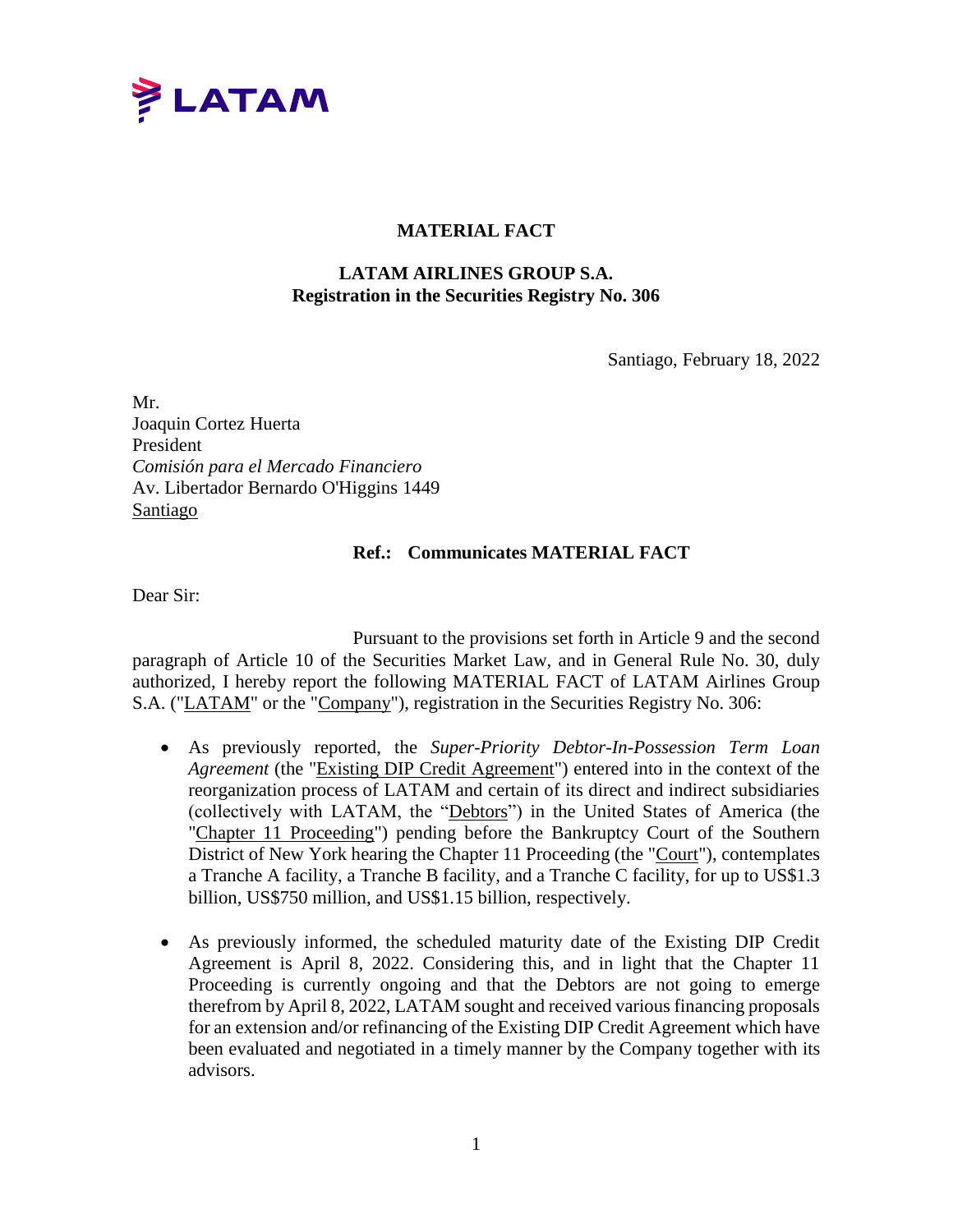

- In this regard, LATAM's Directors Committee, at a meeting held on February 16, 2022, reviewed such financing proposals and recommended the Board of Directors to approve the proposal submitted by a group of financiers comprised of (i) Oaktree Capital Management, L.P., and certain funds, accounts and entities advised by Oaktree ("OCM"); (ii) Apollo Management Holdings, L.P., and certain funds, accounts and entities advised by Apollo ("Apollo"); (iii) QA Investments Limited ("QA"); (iv) Costa Verde Aeronáutica S.A. ("Costa Verde"); (v) Lozuy S.A. ("Louzy"); and (vi) Delta Air Lines, Inc. ("Delta") (hereinafter, the "Amended and Restated DIP Financing Proposal"). At a meeting held on February 17 2022, the Board of Directors of the Company, by unanimous vote of the independent directors, resolved to approve the Amended and Restated DIP Financing Proposal, subject to the Court's approval.
- An amendment and restatement of the Existing DIP Credit Agreement (the "Amended and Restated DIP Credit Agreement") was submitted to the Court for approval on February 18, 2022. The Amended and Restated DIP Credit Agreement extends the scheduled maturity date of all tranches under the Existing DIP Credit Agreement, refinances and replaces the Tranche C facility existing under the Existing DIP Credit Agreement and includes certain reductions in fees and interest as descried more fully below:
	- o Lenders:
		- The lenders under Tranche A and Tranche B remain the same as provided for in the Existing DIP Credit Agreement.
		- Tranche C lenders consist of QA, Costa Verde, Louzy, Delta, OCM and Apollo. QA, Costa Verde, Lozuy and Delta are Tranche C lenders under the Existing DIP Credit Agreement and will continue to extend their Tranche C financing commitments while OCM and Apollo will provide new financing under the Amended and Restated DIP Credit Agreement.
	- o Committed Amount:
		- The committed amount under Tranche A and Tranche B remain unchanged, and therefore continue to be US\$1.3 billion and US\$750 million, for principal amount, respectively.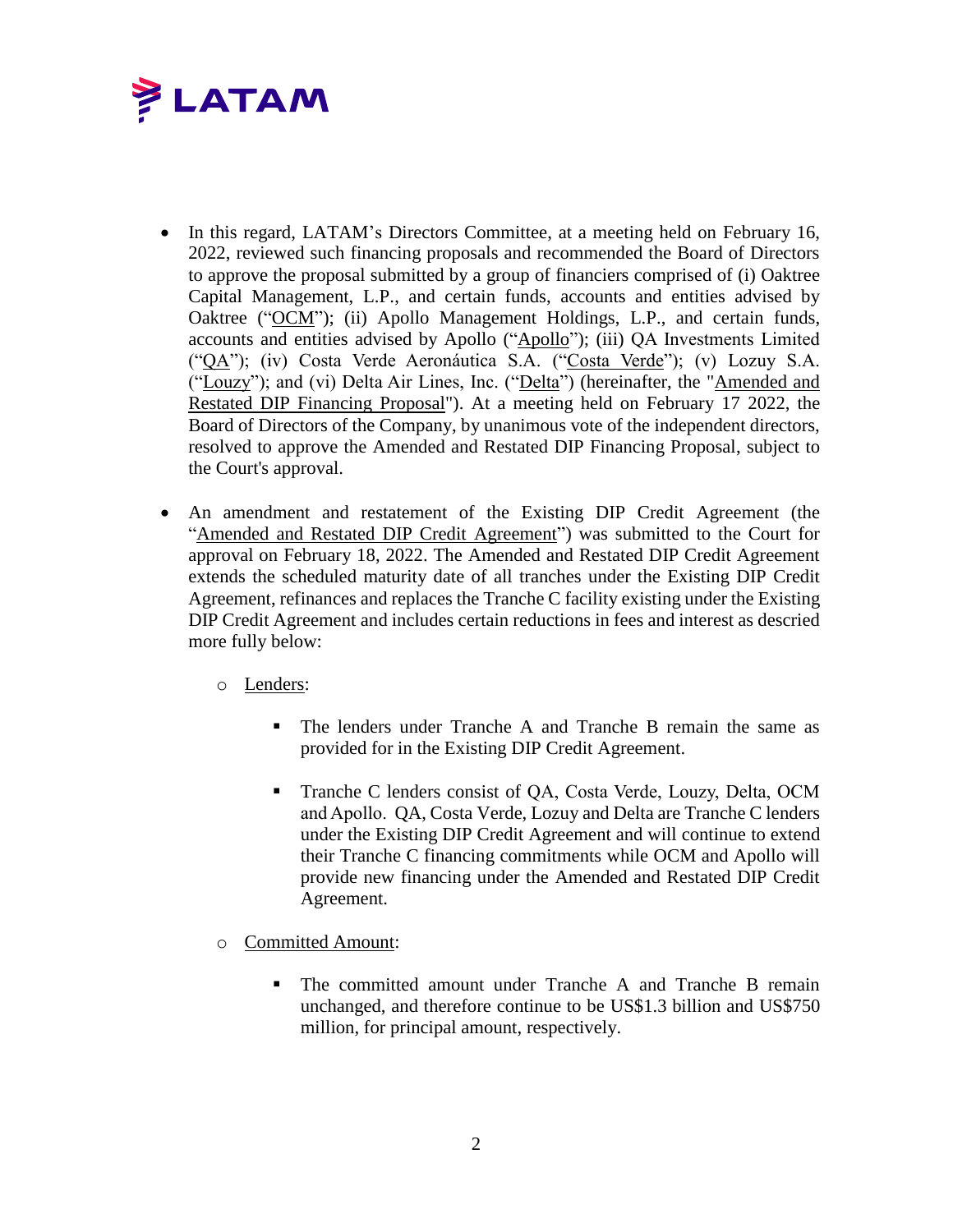

- In turn, the committed amount under Tranche C is increased from the existing US\$1.15 billion to US\$1.245 billion, for principal amount. This increase is intended to cover the costs of refinancing the Tranche C facility existing under the Existing DIP Credit Agreement.
- o Scheduled Maturity Date:
	- The Tranche A facility, the Tranche B Facility and the Tranche C facility will have a scheduled maturity date of August 8, 2022, subject to the possibility that LATAM may extend such maturity date at its discretion, in one or more extensions of periods of at least 30 days each, to a date no later than October 31, 2022, provided LATAM may further extend the maturity date to a date no later than the (x) earlier of November 30, 2022 or (y) the termination of the Restructuring Support Agreement executed in furtherance of the plan of reorganization submitted by the Debtors in the context of the Chapter 11 Proceeding, in accordance with their terms in the event the World Health Organization or the U.S. Centers for Disease Control shall have designated or characterized any variant of SARS-CoV-2 (i.e., the virus that causes COVID-19) as a "variant of concern."
	- All of the foregoing, unless the maturity date is accelerated in accordance with its terms, including, without limitation, in the event of an event of default under the DIP Credit Agreement (hereinafter, the "Maturity Date").
- o Interests and Fees:
	- *Interests under Tranche A and Tranche B*:
		- Both the applicable interest rate and the interest payment dates will depend on the choice made by LATAM at the time of requesting a disbursement under the Tranche A facility and Tranche B facility, and LATAM may choose between (i) paying interest in cash at the maturity of each quarterly interest period, or (ii) capitalizing such interest on a quarterly basis to be paid in on the Maturity Date. In either case, LATAM may also choose the applicable interest rate, choosing between the Eurodollar rate or the Alternate Base Rate ("ABR").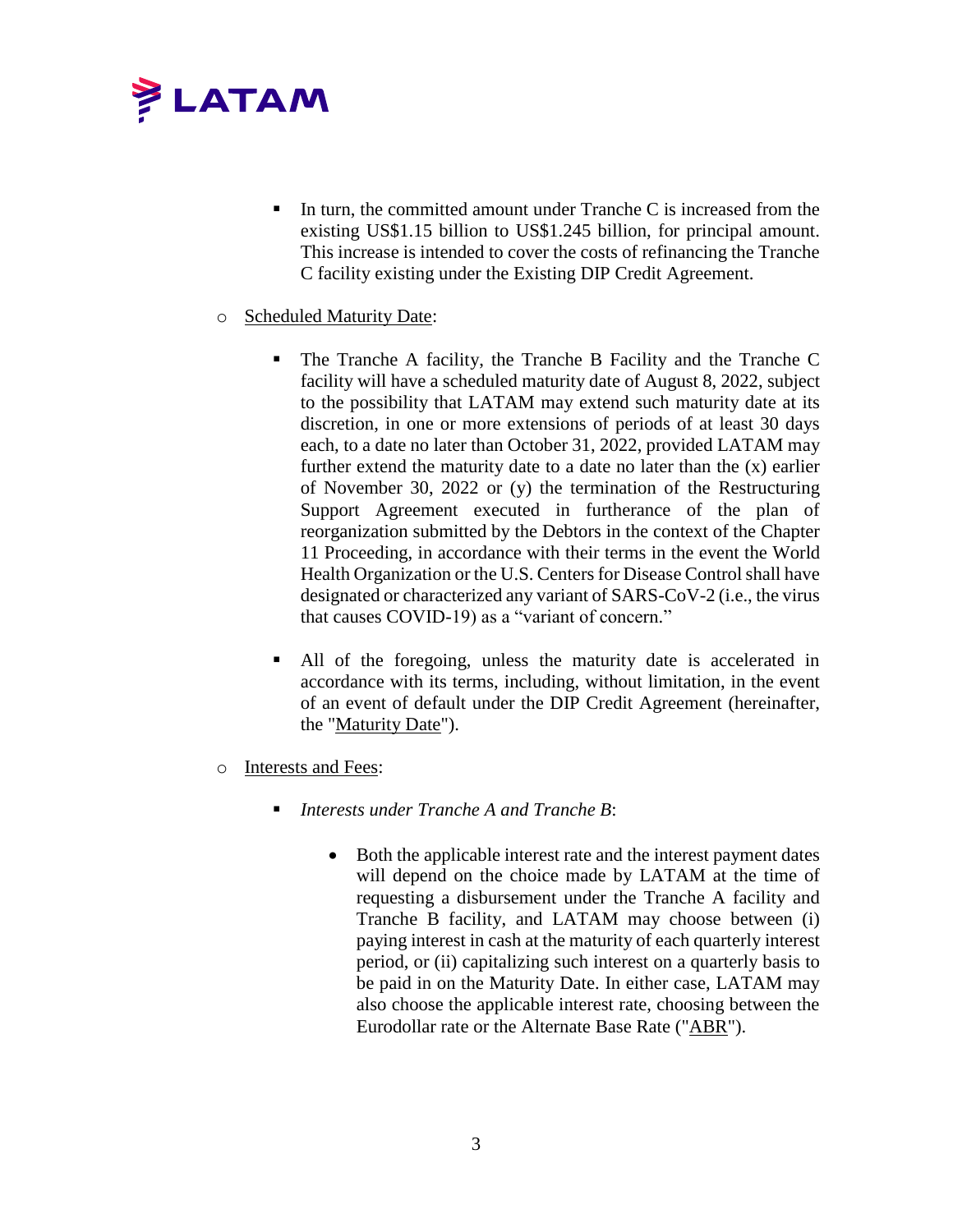

- Tranche A loans whose interest is either payable in cash at the end of each interest period or whose interest is capitalized on a quarterly basis for payment on the Maturity Date will bear interest at LIBO plus 9.50% per annum for Eurodollar loans, and 8.50% per annum plus the base rate for ABR loans.
- The interest rate on the Tranche B loans remains unchanged from the Existing DIP Credit Agreement. Thus, in the case of Tranche B loans that are capitalized on a quarterly basis for payment on the Maturity Date, will bear interest at LIBO plus 7.5% per annum (in the case of Eurodollar loans), and at 6.5% per annum plus the base rate (in the case of ABR loans). In turn, in the case of Tranche B loans that are payable in cash at the end of each quarterly interest period will bear interest at LIBO plus 7% per annum (for Eurodollar loans), and 6% per annum plus the base rate (for ABR loans).
- *Interests under Tranche C*:
	- Interest on Tranche C loans will be accrued at LIBOR plus 12% per annum, and will be payable on the Maturity Date, and will be calculated as if it had accrued daily and capitalized quarterly.
- *Fees and Other Charges*:
	- An availability fee (*Undrawn Commitment Fee*) payable in cash equal to 0.50% on the daily unused Tranche A and Tranche B commitments per annum, which will be calculated daily, and will be payable on the last business day of each quarter until the Maturity Date.
	- An availability fee (*Undrawn Commitment Fee*) payable in cash equal to 0.50% on the daily unused Tranche C commitments per annum, which will be payable on the Maturity Date and will be calculated as if it had accrued daily and capitalized monthly.
	- An exit fee with respect to the Tranche C facility upon the repayment or prepayment in full of the Tranche C loans of 3.0% of the amount equal to the principal amount outstanding of all Tranche C loans held by certain of the Tranche C lenders (the "Tranche C Exit Fee").